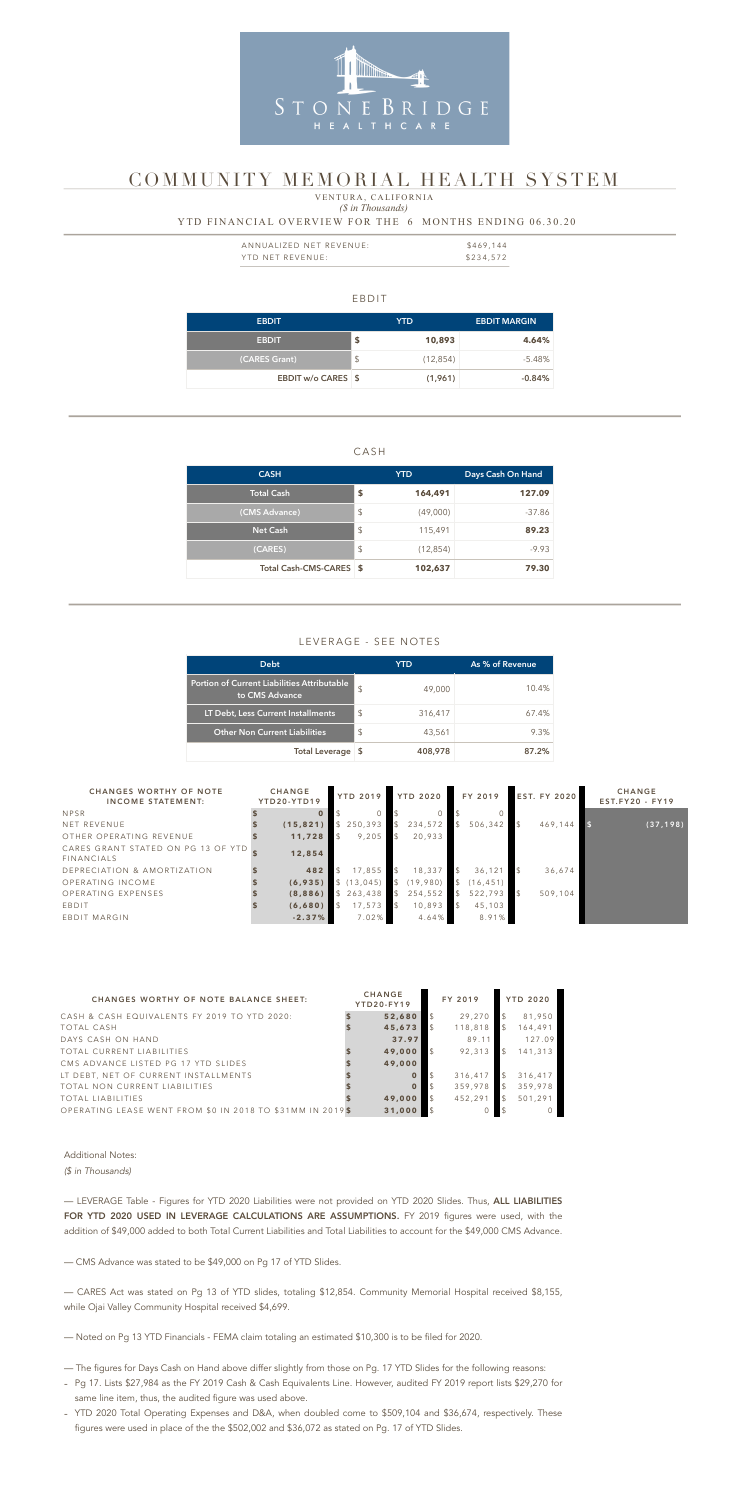

# EBDIT

# *(\$ in Thousands)*  YTD EBDIT WITH & WITHOUT CARES GRANT FOR THE 6 MONTHS ENDING 06.30.20 COMMUNITY MEMORIAL HEALTH SYSTEM

| ANNUALIZED NET REVENUE: | \$469,144 |
|-------------------------|-----------|
| YTD NET REVENUE:        | \$234,572 |

# EBDIT YTD 2020

| <b>EBDIT</b>             |               | <b>YTD</b> | <b>EBDIT MARGIN</b> |
|--------------------------|---------------|------------|---------------------|
| <b>Operating Income</b>  | $\frac{1}{2}$ | (19,980)   |                     |
| Plus Interest            | \$            | 12,536     |                     |
| <b>Plus Depreciation</b> | $\frac{1}{2}$ | 18,337     |                     |
| Total EBDIT \$           |               | 10,893     | 4.64%               |

### CARES GRANT

| <b>CARES GRANT</b>                    |    | YTD       |
|---------------------------------------|----|-----------|
| <b>Community Memorial Hospital</b>    | S  | 8,155     |
| <b>Ojai Valley Community Hospital</b> | -S | 4.699     |
| <b>Total CARES Funding</b>            | S  | (12, 854) |

## EBDIT WITHOUT CARES

| <b>EBDIT WITHOUT CARES</b> | YTD.      | <b>EBDIT MARGIN</b> |
|----------------------------|-----------|---------------------|
| <b>EBDIT w/ CARES</b>      | 10,893    | 4.64%               |
| (CARES)                    | (12, 854) | -5.48%              |
| Total EBDIT w/o CARES \$   | (1,961)   | $-0.84%$            |